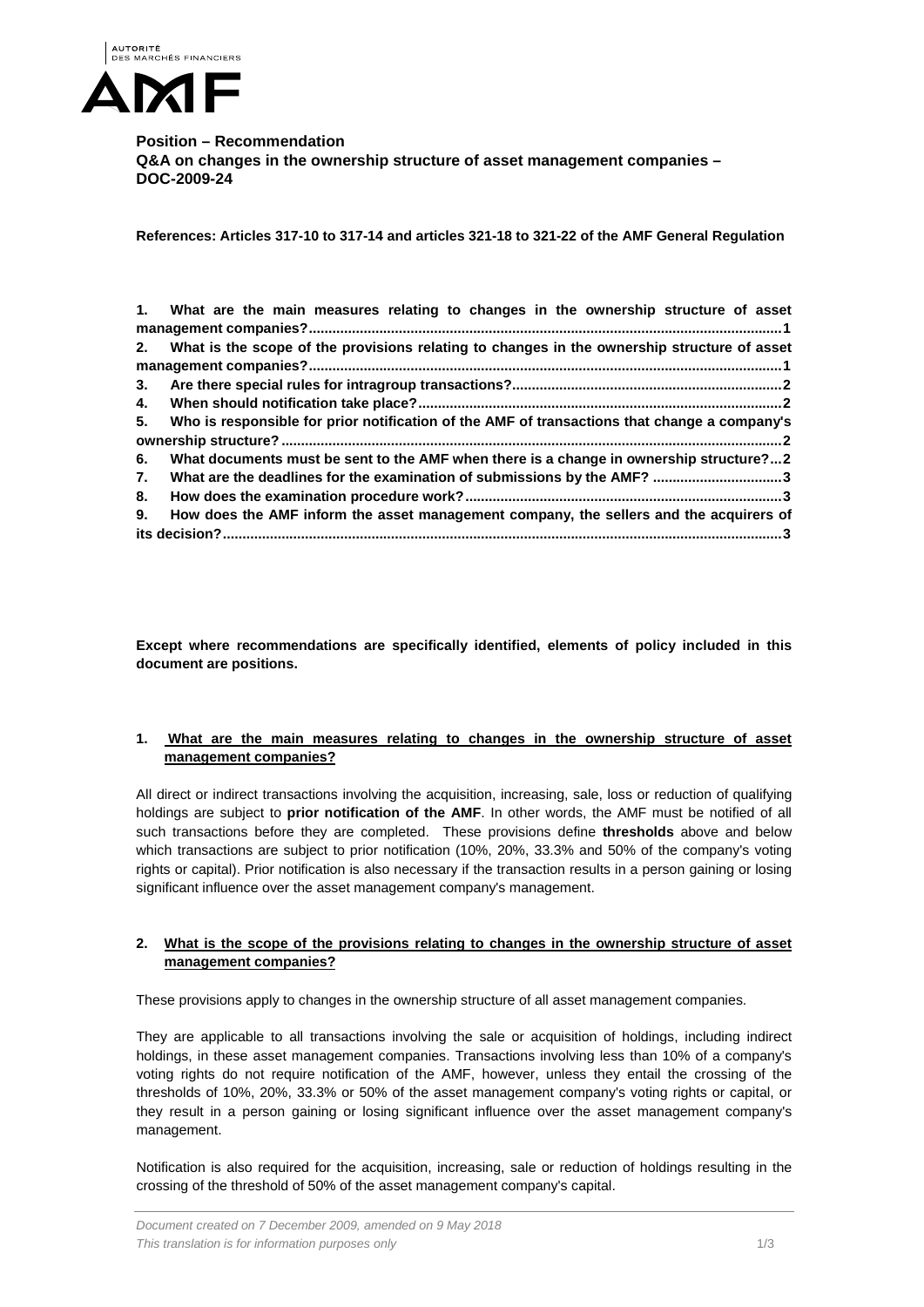

# <span id="page-1-0"></span>**3. Are there special rules for intragroup transactions?**

Yes. The AMF only needs to be informed of transactions completed between companies placed under the effective control of the same company by equity ownership ties. However, if these intragroup transactions result in the transferring of effective management control, or the holding of all or part of the company's voting rights by one or more people not governed by the laws of a state that is party to the European Economic Area agreement, prior notification is required.

### <span id="page-1-1"></span>**4. When should notification take place?**

Notification should take place before completing any transaction that allows a person acting alone or in concert with other people to directly or indirectly acquire, increase, reduce or sell a holding in an asset management company above or below the abovementioned thresholds. In practical terms, notification of the proposal must be given as soon as the decision is made to complete the transaction. If a threshold is crossed involuntarily, the AMF must be notified as soon as the company in question becomes aware that the threshold has been crossed.

# <span id="page-1-2"></span>**5. Who is responsible for prior notification of the AMF of transactions that change a company's ownership structure?**

### **Recommendation**

To facilitate and speed up exchanges of information with its departments, **the AMF recommends the centralisation and transmitting of all the relevant documents, whether they relate** to an acquisition or increase of a holding and/or the sale or reduction of a holding, **by the asset management company affected by the change in ownership structure**.

Proposed sellers and acquirers may, of course, directly send the documents regarding them to the AMF, by using the standard forms available on the AMF's website [\(http://www.amf-france.org/\)](http://www.amf-france.org/) in appendices 2.1 and 2.2 of the instruction DOC-2008-03.

#### <span id="page-1-3"></span>**6. What documents must be sent to the AMF when there is a change in ownership structure?**

- Asset management companies must **make sure that they make complete submissions** to the AMF, as it can only start to examine notifications under optimum conditions once all the documents have been collected.

A complete submission, to be sent by the asset management company to the AMF by post, includes at least:

- the declaration(s) of the seller(s) in free format specifying the terms of sales and the identity of the new shareholders;
- two original copies of the submission summary form (appendix 4 to instruction 2008-03), and two original copies of form C1;
- two copies of a declaration for each provider of capital, accompanied by supporting documents and the letter to be sent to the Chairman of the AMF (appendices 2.1 and 2.2 to instruction 2008- 03);
- a memo presenting the effects of the transaction on the company's organisation, financial strategy and management in the short and medium term.

#### **In any event, information that the AMF already holds does not need to be sent again.**